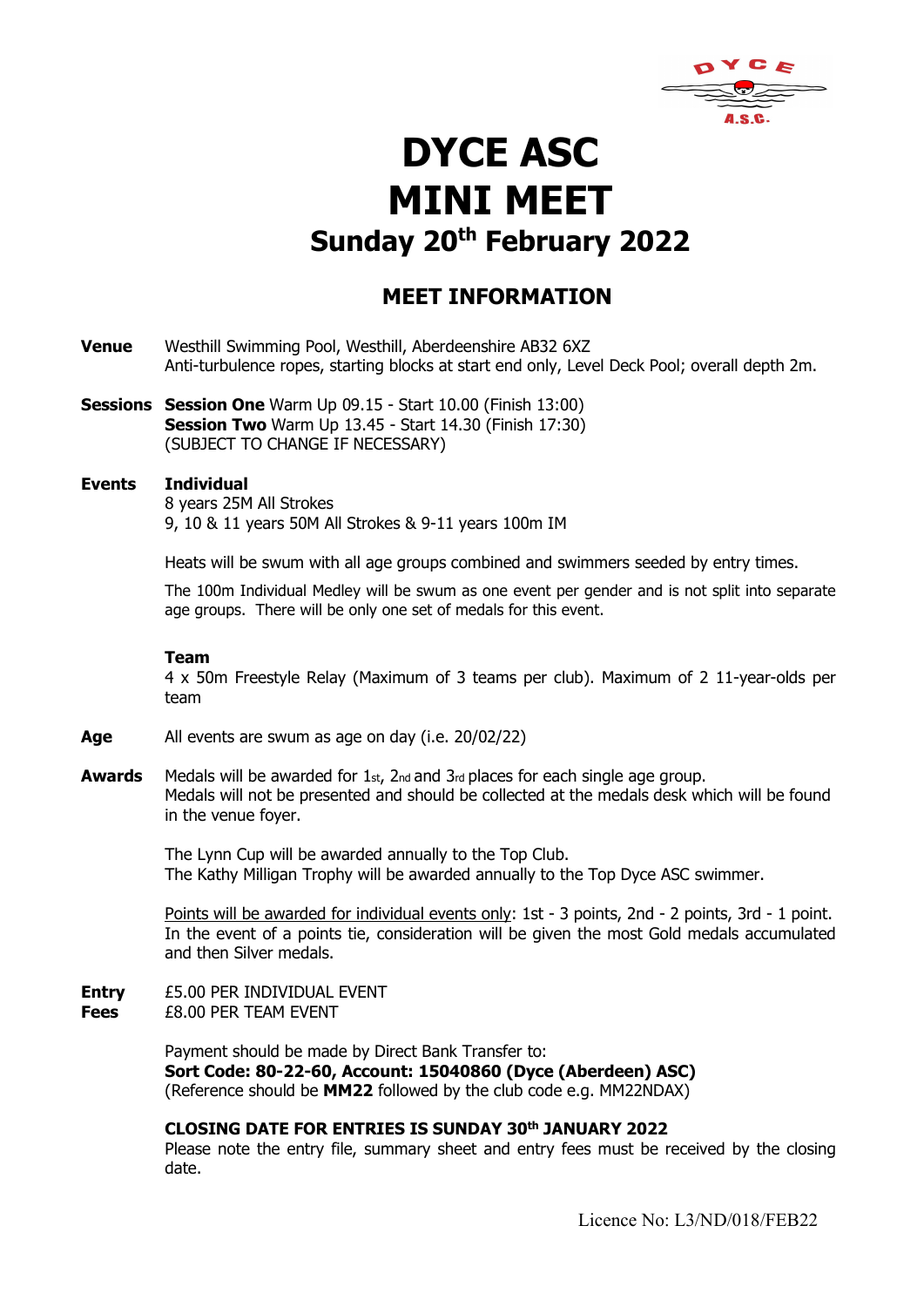

Meet All entries must be on Hy-tek Team Manager entry file.

**Entries/** Entry files may be obtained by downloading from the ND website (www.sasanorth.org.uk)

Please return entry files along with summary sheet and entry fees to: -

19 Slains Terrace, Bridge of Don Aberdeen, AB22 8TU

Sandra Middleton e-mail: dyceminimeet@hotmail.com

- **Entry** We have removed the need for consideration times this year as clubs return to competition, but **Times** times must be submitted on entry for seeding purposes. These should be up to date real times from training sessions if necessary. Please note that No Time (NT) entries will NOT be accepted.
- Programme At the time of issuing this Meet Information Westhill Swimming Pool has a 100-competitor **Cuts** capacity, this will be reviewed following announcements from the Scottish Government. We will endeavour to provide the maximum number of races for the swimmers accepted for this meet. This may require swimmers who are accepted for only one/two races (excluding relays) to be rejected in favour of other swimmers to maximise the use of the pool time available.

 We respectively ask clubs not to enter swimmers for events that they do not meet FINA rule technical requirements, in particular for Butterfly and Breaststroke.

- Relay In order to keep to the venue competitor capacity, Relay Teams can only contain swimmers **Teams** accepted to take part in individual events. Refunds will be provided for teams who cannot meet this obligation after cuts have taken place.
- Withdrawals Withdrawals prior to the event should be e-mailed to dyceminimeet@hotmail.com to arrive by 5.00 pm at the latest on Saturday 19th February 2022. No telephone withdrawals will be accepted. NB: All details must be included on e-mail withdrawals ie Name, Event No, Stroke, Comp No etc. Withdrawals received prior to the closing date will be refunded in full.

Swimmer withdrawing on **medical grounds**, refunds will only be granted on production of a letter from a suitably qualified professional confirming withdrawal is recommended. The letter must be received within 7 days following the meet and should be dated note earlier than the closing date or later than 3 days from the date of the competition.

Withdrawals At the Meet should be notified on the relevant withdrawal form. The sheets should be handed in to the recorders at least 1 hour prior to the start of the first session and updated accordingly one hour before session two. Reserves for heats must marshal unless they have also withdrawn as above.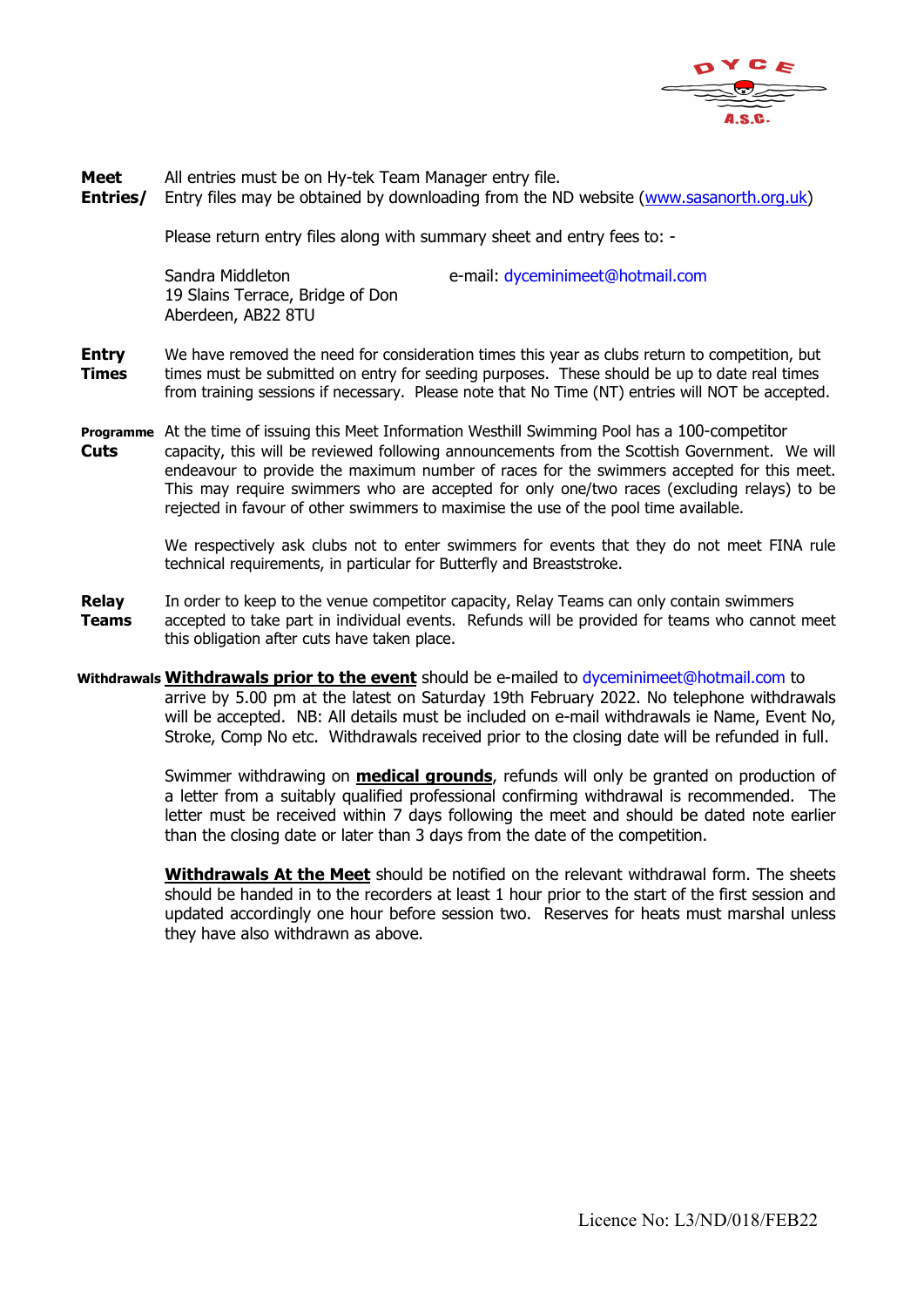

**Meet** All swimmers entered must have paid their SASA membership fee for the current year. **Rules.** Registration numbers must be shown on entry files. Swimmers without registration numbers will be automatically rejected.

> A Licence has been granted for this competition. This will be a non-accredited event and as such we will be able to relax rules relating to the requirement for swimmers to start from the starting platform. Swimmers electing to start in the water should inform the referee prior to the start.

> Entries must be submitted using the most up to date personal best times for all swimmers at time of entry, using times from Competition results or a Club Time Trial. Swimmers entered with No Time (NT) will be rejected.

> **Marshalling** will take place at the entrance to the changing village. All swimmers including reserves must attend marshalling before their events and are advised to attend in good time. (The suggested minimum is five/six heats or one event in advance.) The start of a race will not be delayed for absent swimmers. If a swimmer is not present at first marshalling area then the reserve will be allocated the swim.

> Participants must follow the instructions given to them by the meet officials and behave in a reasonable manner at all times and should adhere to the Scottish Swimming Code of Ethics, and relevant codes of conduct. Failure to do so may result in their removal from the meet.

Over the top starts may be used, except in Backstroke events. Backstroke Ledges will not be in use at this event.

**Venue** Lockers provided in the changing rooms should be used for clothes and other belongings at Notes all times, to keep cubicles free for other swimmers. The meet organisers and the facility management cannot be held responsible for items lost during the course of the meet.

> Seating areas may be allocated to each team. Teams are responsible for clearing their seating area of belongings, litter, etc. before leaving at the end of the competition day.

> Food must not be eaten on poolside or in the spectating area and no glassware should be taken onto poolside or into the changing area.

Footwear must be used outside the pool area.

The use of mobile phones or other devices capable of photography is not permitted at any time in the changing village, toilets or shower areas and they must be switched to silent in the pool hall.

**Photography** Please note that anyone wishing to use any photographic equipment, including video cameras must register with the Meet Convenor (application should be made on the appropriate SASA Health and Safety form and signed by the relevant club official). Video and Photographs should not be posted on unsecure social websites but may be posted on secure sections of club websites.

Coaches and Team Managers will not be offered lunch during the sessions break due to the unavailability of a catering venue.

Due to maximum number of people allowed in the pool building including the pool hall, there will be NO SPECTATORS allowed at the meet.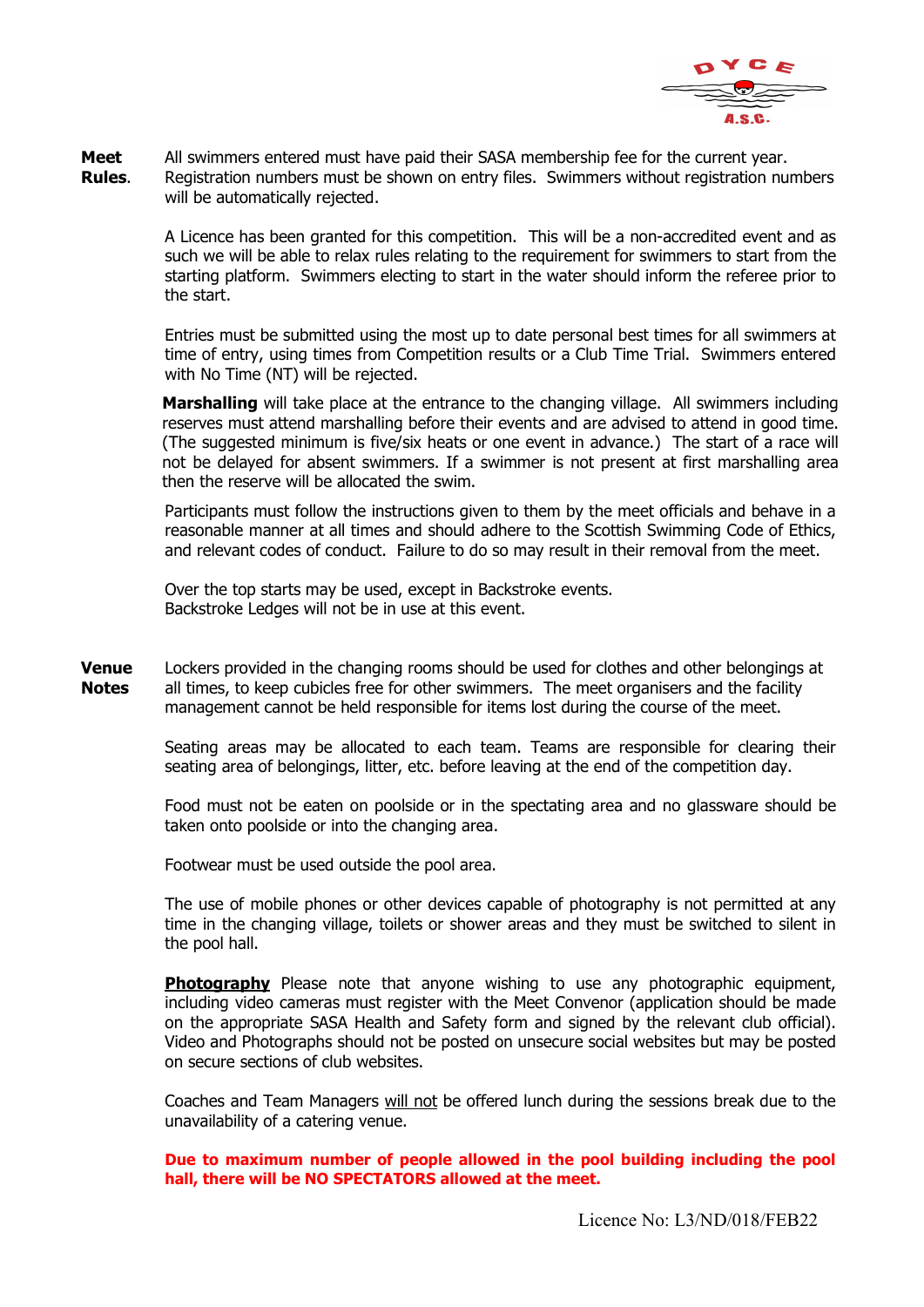

Meet No guarantee can be given by Dyce (Aberdeen) ASC that the event will take place at a Regulations particular time or any particular date and Dyce (Aberdeen) ASC reserves the right to reschedule the event without notice and without liability for doing so. It is expected that this would only happen as a result of unforeseen circumstances, eg venue/facility failure, adverse weather, COVID outbreak or updated COVID guidelines. In the event of postponement, cancellation or abandonment of the event, refunds if any, will be made at the absolute discretion of Dyce (Aberdeen) ASC.

> Dyce (Aberdeen) ASC will have no legal liability to make a refund or to pay any form of consequential or indirect damage such as loss of enjoyment, travel and accommodation costs.

> By entering this event, entrants agree to allow Dyce (Aberdeen) ASC to publish the personal information submitted within the entry file and allow publication of their result information. The information may be published on the internet and printed on event documentation, such as the programme of events and results.

> Dyce (Aberdeen) ASC reserve the right to restrict entries to facilitate the efficient running of the event in order to comply with the meet licence granted.

> Dyce (Aberdeen) ASC reserve the right accommodate empty lanes with their own club swimmers, after all reserve swimmers have been accommodated.

**Data** In order to operate this meet, we have a legitimate interest to collect and process some

Protection basic personal data from all competitors, specifically name, gender, date of birth. This data will be held securely and only used for the purposes of managing the meet and reporting results. Dates of birth will only be shared with Scottish Swimming for the purpose of maintaining the National Database which is used for Squad Selection and Swim England for inclusion on Rankings

Test & As per the COVID procedures and guidelines in place for the event, we require contact details for **Protect** everyone that is part of the event:

- o Name
- o Contact number
- o Club
- o Role at the event
- o Sessions participating

This does not apply to athletes as club contacts will be given for athletes. The information will be given to the facility management who will store it securely for 21 days and will delete it at that point. The information will only be passed on to the Test & Protect team if required.

COVID Officer – Kelly Stuart - dyceascCPO@hotmail.com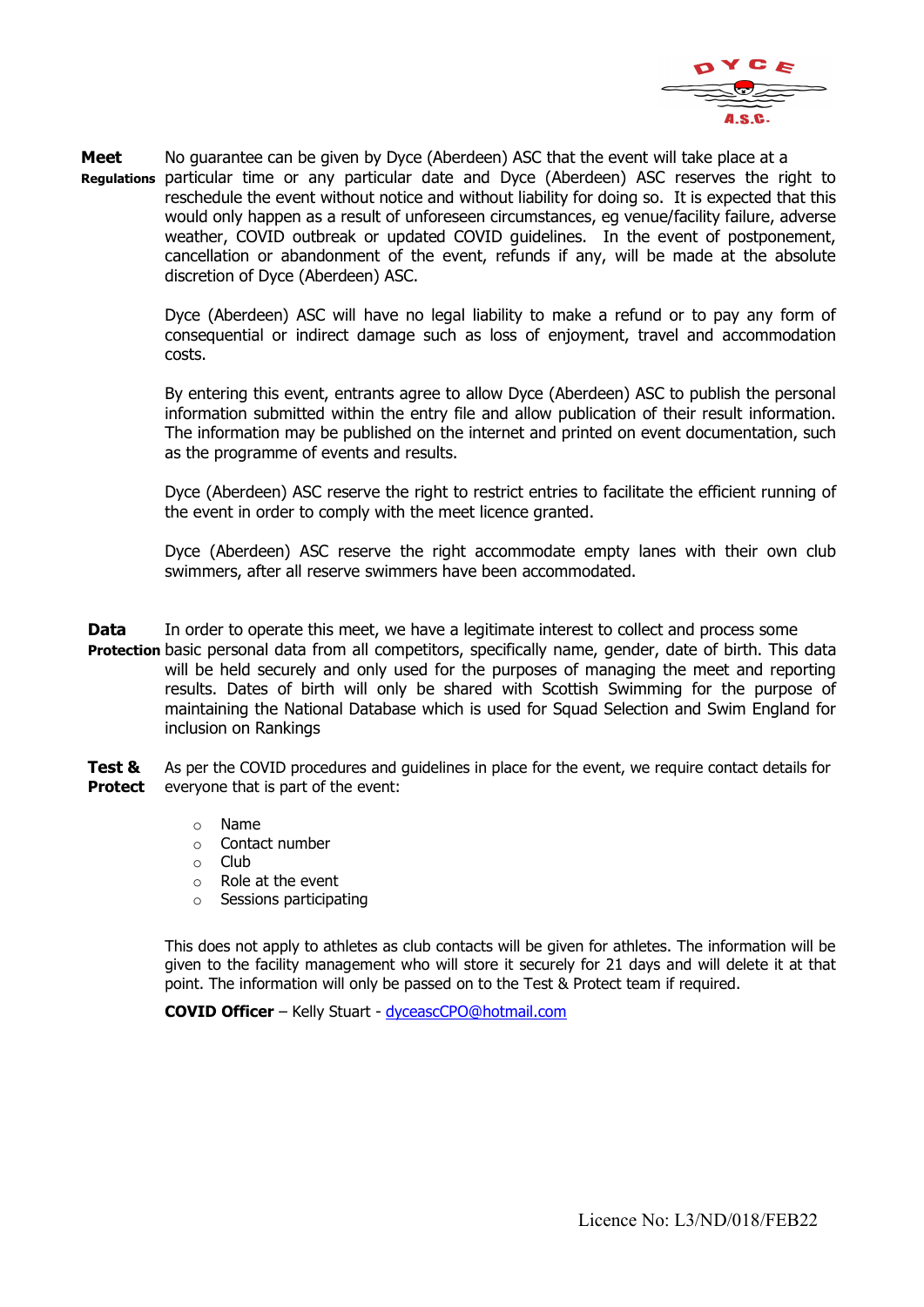

**Technical** Lists of Technical Officials for all sessions must be forwarded to the Meet Officials Convenor, Officials Mel Adamson, or emailed to dyceSTOconvenor@hotmail.com no later than Saturday 12<sup>th</sup> **February 2022.** Any queries or changes to Technical Officials after the closing date should also be directed to the Meet Officials Convenor above.

#### All clubs are expected to provide a minimum of 1 Judge per session. Clubs that have 10 swimmers or more accepted should provide a minimum of 2 technical officials per session, at least one of which should hold a minimum qualification of Judge 1.

Mentoring requests will be considered by the Referee. It may be more likely for mentoring requests to be honoured if the clubs attending the meet provide a supply of qualified officials (Judge & above), however we cannot guarantee all requests to be granted.

Please note that probationary Judges and Timekeepers wishing specific signatures, i.e. Chief timekeeper or stroke, should make this request to the Meet Officials Convenor when names are submitted. For Trainee Judge 1 or Judge 2S, please see the Officials Sheet.

Technical officials will be offered lunch if officiating both sessions, which will consist of a prepacked sandwich, snack and drink.

Meet Convenor Michelle Mackay (Email: dyceminimeet@hotmail.com)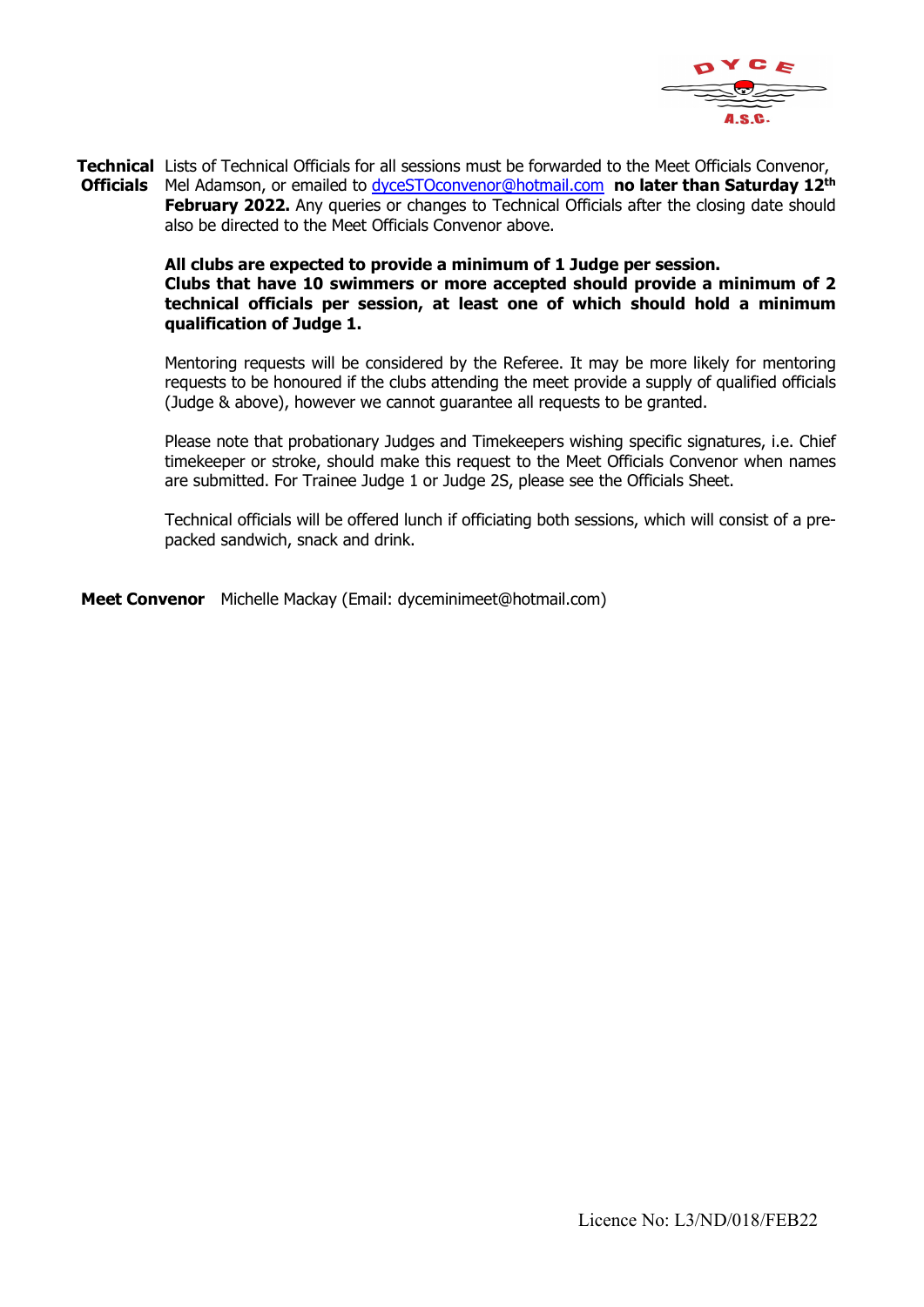

# SCHEDULE OF EVENTS Session One

101 Girls 9/11 Years 50m Freestyle 102 Girls 8 Years 25m Backstroke 103 Girls 9/11 Years 50m Breaststroke 104 Girls 8 Years 25m Butterfly 105 Girls 9/11 Years 100m Individual Medley 106 Girls 8 Years 25m Freestyle 107 Girls 9/11 Years 50m Backstroke 108 Girls 8 Years 25m Breaststroke 109 Girls 9/11 Years 50m Butterfly 110 Girls 9/11 Years 4x50m Freestyle Relay

## Session Two

201 Boys 9/11 Years 50m Freestyle 202 Boys 8 Years 25m Backstroke 203 Boys 9/11 Years 50m Breaststroke 204 Boys 8 Years 25m Butterfly 205 Boys 9/11 Years 100m Individual Medley 206 Boys 8 Years 25m Freestyle 207 Boys 9/11 Years 50m Backstroke 208 Boys 8 Years 25m Breaststroke 209 Boys 9/11 Years 50m Butterfly 210 Boys 9/11 Years 4x50m Freestyle Relay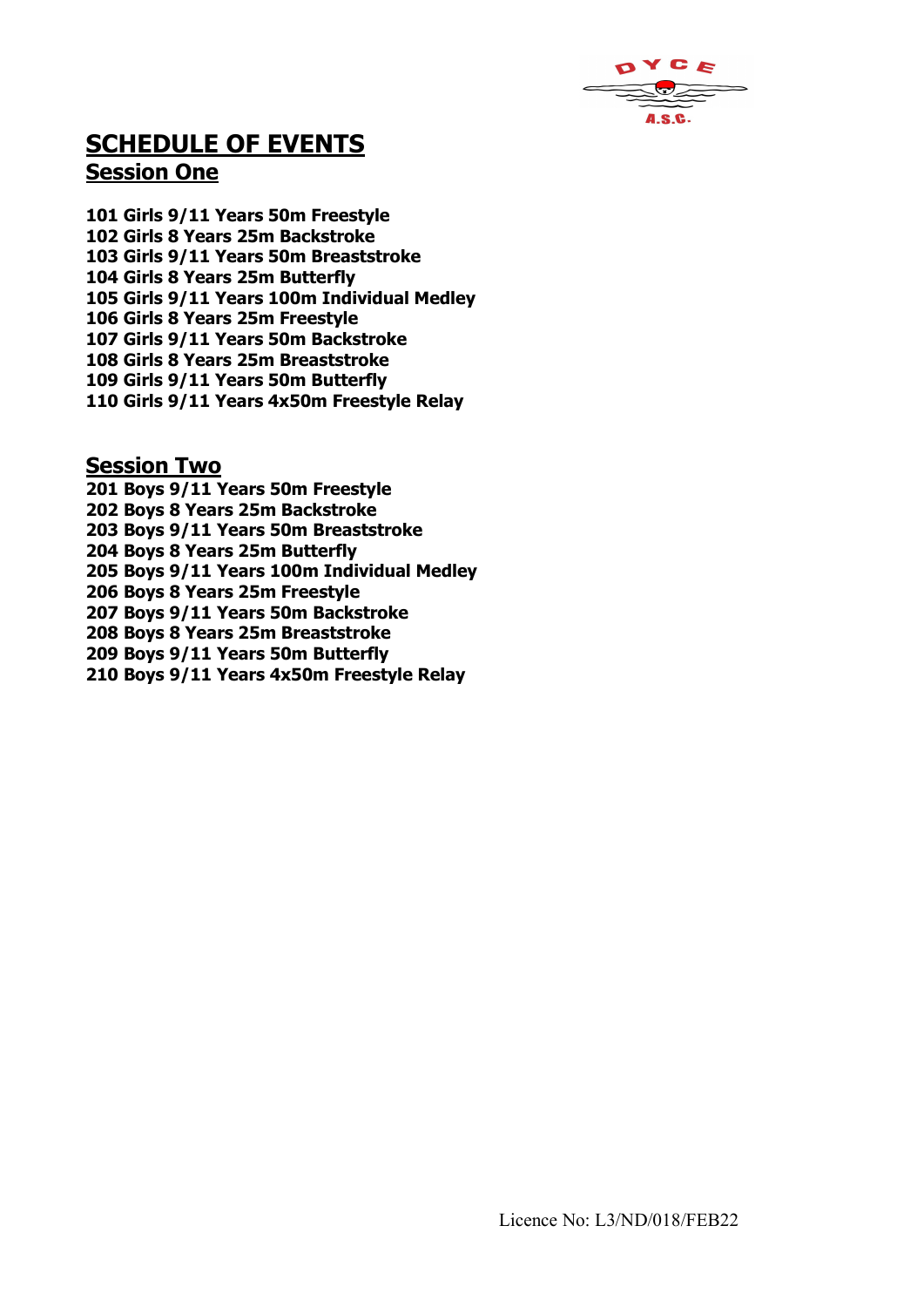

# DYCE (ABERDEEN) AMATEUR SWIMMING CLUB DYCE MINI MEET 20th February 2022 – Westhill Swimming Pool

# Summary Sheet

| Club Contact:            |                                                                               |  |        |         |   |  |
|--------------------------|-------------------------------------------------------------------------------|--|--------|---------|---|--|
| Address:                 |                                                                               |  |        |         |   |  |
|                          |                                                                               |  |        |         |   |  |
| Post Code:               | Telephone No: ____________________<br><u> 1989 - Johann Barbara, martxa a</u> |  |        |         |   |  |
| E-mail address           |                                                                               |  |        |         |   |  |
| Total Entries (50m/100m) |                                                                               |  | @E5.00 | $=$ $-$ | £ |  |

| Total Entries (50m/100m)       | $@E5.00 =  E$ |                           |  |
|--------------------------------|---------------|---------------------------|--|
| Total Relay Entries            | @ £8.00       | $\mathbf{r} = \mathbf{r}$ |  |
| Total Value of Cheque Enclosed | $=$           |                           |  |

## Closing Date for Entries is Sunday 30th January 2022

Entry files and summary sheet must be received by this date by email. Paper summary sheet and cheque to cover entry fees must be received by post within three days of this date.

Cheques should be made payable to Dyce (Aberdeen) ASC.

## **Declaration**

I confirm that all swimmers entered in this competition have paid their current SASA membership fee.

In accordance with Data Protection regulations, I also confirm that all entrants agree to allow the publication of their personal details provided within the entry file (Name, Club, Entry Time, Year of Birth) and Result time information.

Date .…………………………..................

## This declaration must be completed by all competing clubs